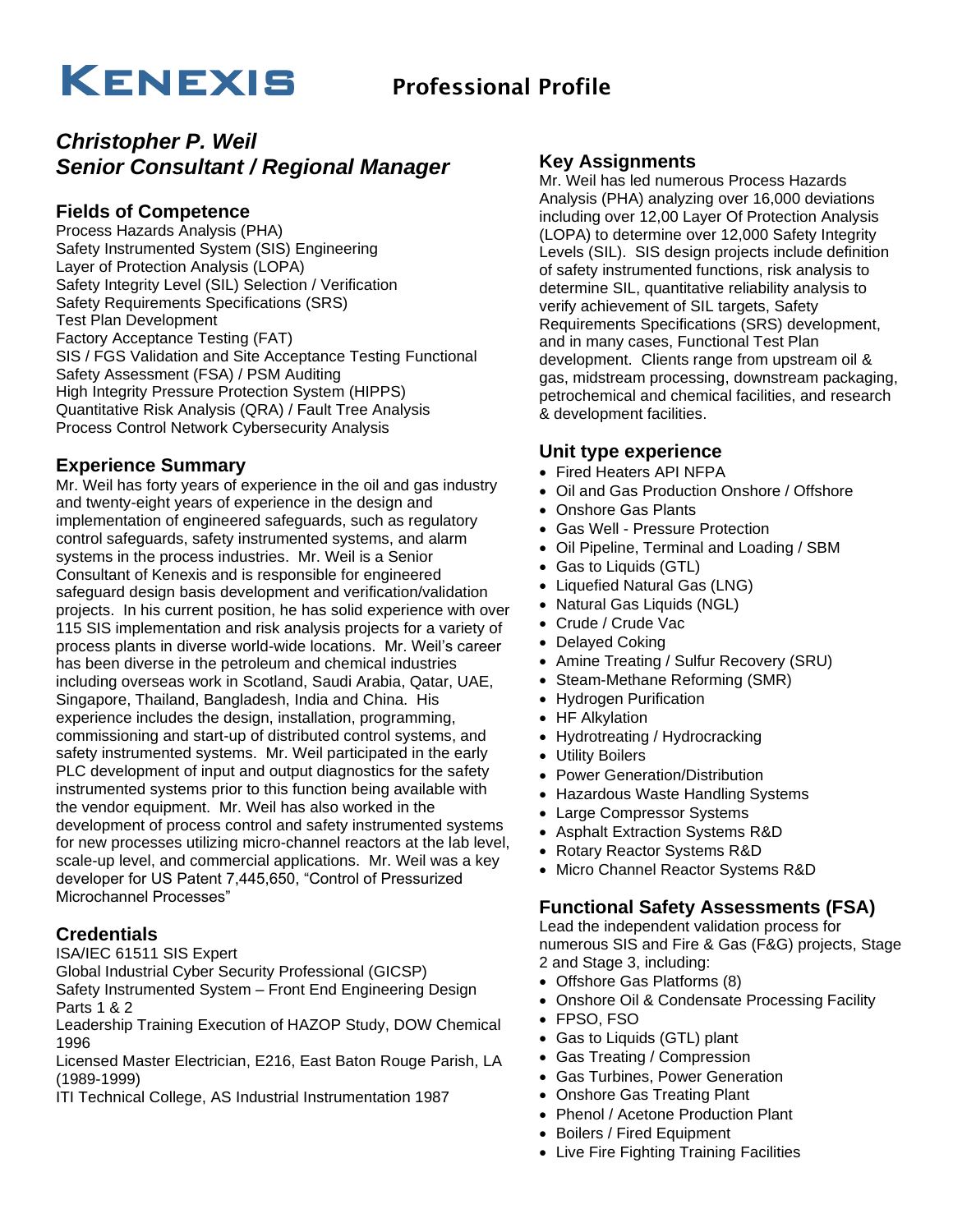## KENEXIS Professional Profile

**Christopher P. Weil Continued**

FSA's ensure that key steps in the Safety Lifecycle have been adequately executed and the SIS design achieves the safety requirements prior to startup.

Mr. Weil has participated in several accident investigations of fired equipment to identify root causes and contributing factors. These projects involve identifying potential causal factors related to fired equipment Burner Management Systems (BMS)

At a major research and development company in the northeast USA provided engineering support in the electrical power requirements, process control requirements, and safety instrumented systems requirements for commercial applications of new processes being developed using micro-channel technology. These processes included conceptual PHA, lab scale PHA, scale-up PHA, and commercial application PHA, commercial application LOPA, and SIL Selection along with SIL Verification.

At a world class emergency and safety training facility in the Middle East conducted conceptual SIS Design, SIL Selection, Layer of Protection Analysis, SIL Verification, Test Plans, and Startup Assistance for the Industrial Fire Fighting College - Live Fire Training Systems involving over 50 Burner Management Systems.

Developed the Functional Test Plans for the SIS on a Large Gulf of Mexico (GoM) Oil Production Platform. Project included test plans for 10+ instrument types covering over 500 SIF.

Developed Electrical Area Classification requirements for flammable liquid storage, handling, blending, and packaging systems.

Assisted a major US petroleum refiner in defining the classification of all instrumentation and identifying the safety instrument system loops in its numerous USA refineries. The first phase of assistance identified and classified all instrumentation. Second phase determined if the safety instrumented loops where in compliance with ANSI/ISA-84.00.01-2004 and met the grandfather clause or needed additional analysis. Third phase was analysis of non-grandfathered items, layer of protection analysis, and recommendations to meet the selected SIL targets.

At a major oil production facility and the largest oil field in the USA, performed Process Hazard Analysis (PHA), identified over 3600 Instrumented Protective Functions (IPF), performed over 2400 Layer of Protection Analysis (LOPA), and Safety Integrity Level (SIL) Selection for eleven facilities during a four years period from 2007 to 2010.

Development of Manual Emergency Shutdown System (ESD) for HF Alkylation Unit at 2 US petroleum refineries. Project included assessing the reliability of functionality to ESD, water deluge, and Rapid Acid Transfer.

Developed sophisticated training apparatus for demonstration of optical fire detection technologies, their integration to a PLC control system and has conducted training on Fire & Gas System (FGS) design and testing.

At a major refinery on the West coast of Saudi Arabia provided engineering support for distributed control systems and safety instrumented systems. Enhanced the "hot spares" laboratory in which all critical components were fully functional tested and rotated through the system providing proven good spares for equipment failures. Developed full functional test plans for critical instrument loops. Provide support for major on-line upgrades to the distributed control system for a total refinery system upgrade.

At one of the world's largest refinery's in Northwest India managed the distributed control systems and safety instrumented systems engineering support group. Support included problem solving, upgrading, modifications, and preventative maintenance, for one of the world's largest single integrated control systems comprised of Foxboro I/A, Triconex, Allen Bradley, and Modicon. Developed site-specific procedures to ensure job activities where performed with safe and methodical implementation.

Mr. Weil has participated in numerous factory acceptance tests and on site pre start-up acceptance tests for validation of systems.

Mr. Weil has facilitated and participated in numerous global process control network cybersecurity analysis following NIST 800-53 framework and IEC-62443.

Mr. Weil has worked with the CCSA Chinese Chemical Safety Association in implementing complete Safety Lifecycle standards at various facilities in China.

### **Affiliations**

International Society of Automation ISA 84 WG005 Committee - Current Member Houston Section Member 2017 - Current Columbus Section Member 2003-2017 Safety and Security Division 2003 - Current Columbus Section Positions held 2003 - 2017: President, Vice President, Secretary, Membership Chair, Delegate, Web Master, Program Chair